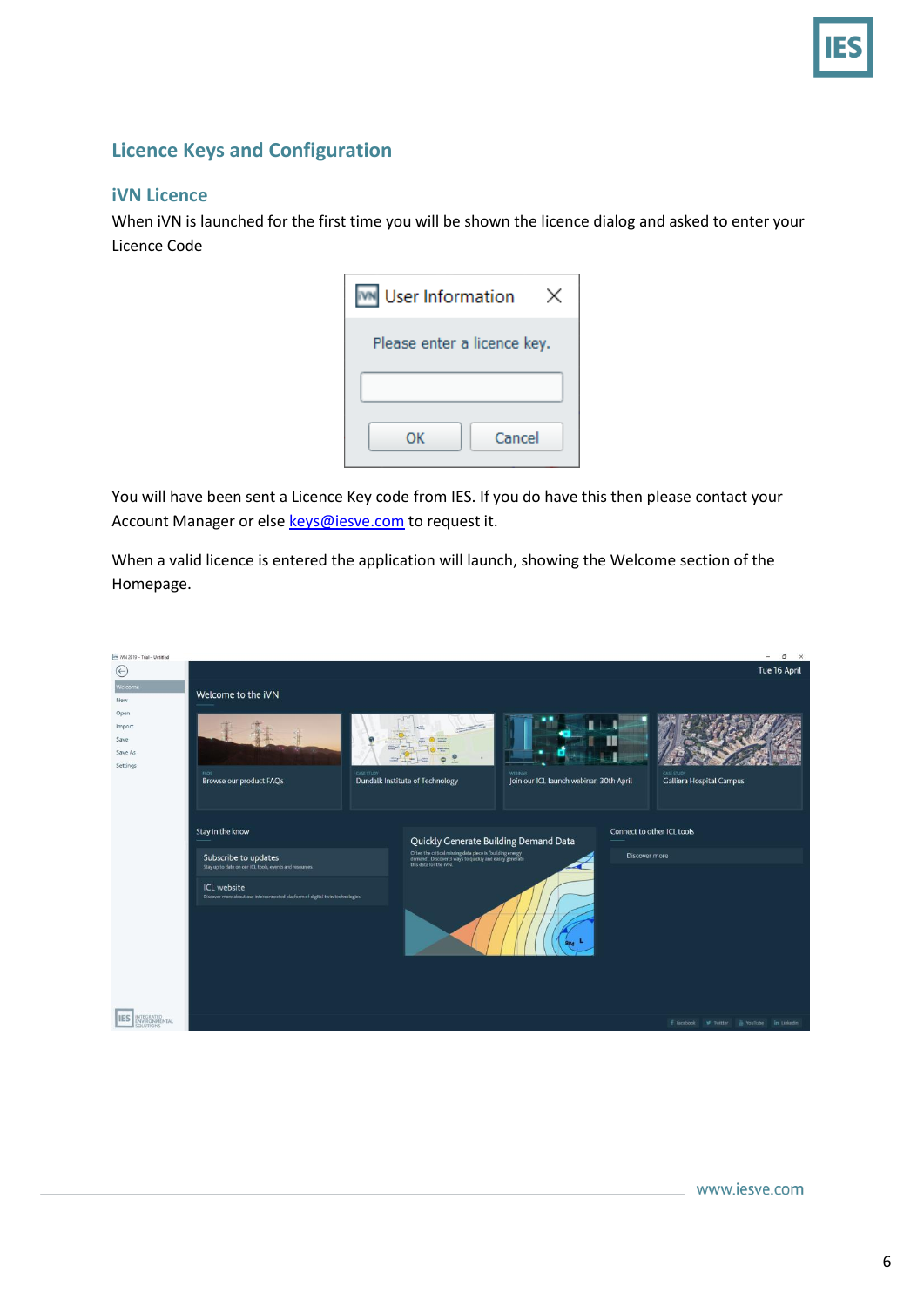

## **VE Licence**

When VE is launched for the first time it will open with no applications loaded. You are required to request the VE\_Kernel licence in order to be able to run Energy simulations from iVN.

This can be done by clicking Help >> Request Licence, complete the form and click Send Request.

Note this will send an email t[o keys@iesve.com,](mailto:keys@iesve.com) our team will then check your account with the Account Manager and when verified send back the licence key for VE Kernel

| <b>IES Software Registration Procedure</b><br>VE    |              |         |           |  |  |  |  |
|-----------------------------------------------------|--------------|---------|-----------|--|--|--|--|
| User Name                                           | Name         |         |           |  |  |  |  |
| Organisation                                        | Company      |         |           |  |  |  |  |
| Email address                                       | email@domain |         |           |  |  |  |  |
| <b>Street Address</b>                               | Address 1    |         |           |  |  |  |  |
| Town/City                                           | Address 2    | Country | Address 3 |  |  |  |  |
| Post/Zip code                                       | Address 4    | Tel.no. | Telephone |  |  |  |  |
| Please select from the following categories         |              |         |           |  |  |  |  |
| Paid in full<br>License type:                       |              |         |           |  |  |  |  |
| Standalone Laptop<br>Installation type:             |              |         |           |  |  |  |  |
| Nature of business:<br>Services engineer            |              |         |           |  |  |  |  |
|                                                     |              |         |           |  |  |  |  |
| Don't Have Internet<br>Cancel<br>Send Request       |              |         |           |  |  |  |  |
| IES data policy: http://www.iesve.com/legal/privacy |              |         |           |  |  |  |  |

www.iesve.com